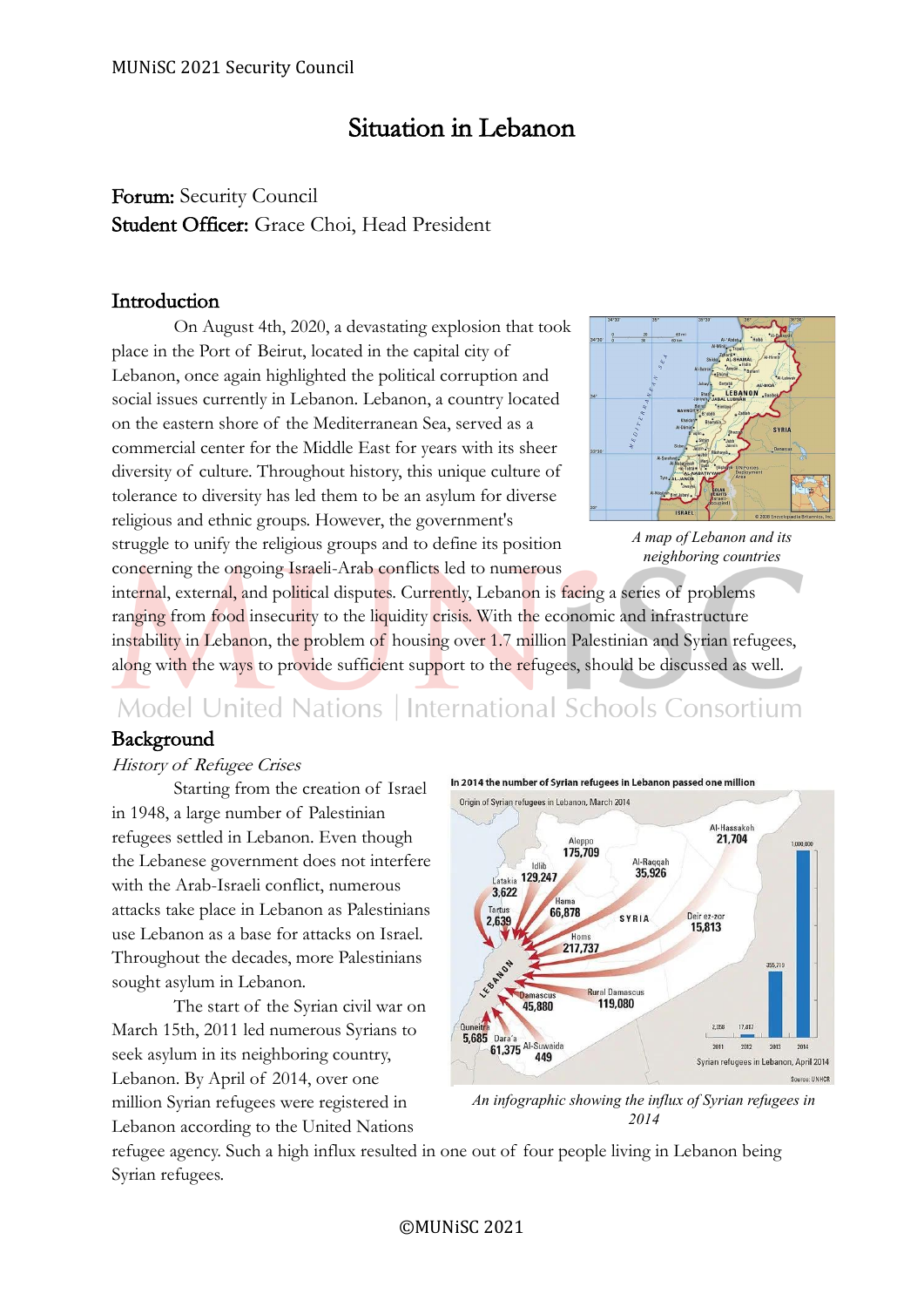#### The Lebanese Confessionalism

The Lebanese government was based upon confessionalism ever since its independence from France in 1944. Confessionalism refers to a government system where there is a proportional sharing of power between the country's religious communities. In the beginning, the distribution of seats in parliament favored Christian population with a ratio of six-to-five; in other words, for every 11 seats, six were taken by Christians, while the remaining five were taken by Muslims. In 1989, the parliamentary seats were equally redistributed between Christian and Muslim groups mainly because of the Lebanese Civil War.

Due to the influx of refugees, around 61% of the population is identified as Muslims, while the Christian population is estimated at 33.7% of the total population. The external pressures of the Arab-Israeli conflict led to the failure of delicately balance in confessionalism. Numerous attempts to unify the government have been taken in the past. Most recently, in 2009, Saad Hariri formed a unified government after his victory of parliamentary elections. However, this unified government collapsed in 2010 as the opposition party's leader, Hassan Nasrallah, and allied ministers resigned.

#### The Lebanese Civil War

The Lebanese Civil War occurred from 1975 to 1990. The causes behind the war were multifaceted, but experts usually narrow down the main cause to the corrupted government's inability to meditate the long-lasting conflicts between political and religious groups. The war was originally between Christian groups and the Palestinian Liberation Organization (PLO); however, fearing that the nation would disintegrate into multiple nations, the Lebanese government asked the Syrian government to support the Christian groups and readdress the power imbalance between Christian militias and the PLO. The Syrian government accepted the request and started a large-scale intervention in 1976. As Palestinian militias in Lebanon continued to launch cross-border raids into Israel, Israelis started to intervene in the war by launching a major reprisal attack in 1978 and financing Christian militias.

In 1989, the war finally came to an end following the constitutional reform made by the parliament to equally redistribute parliamentary seats, senior administrative positions, and cabinet posts among Christian and Muslim officials. During the Lebanese Civil War, more than 100,000 people died, and one million people were displaced.

#### Problems Raised

#### Refugee Crisis

Currently, the Lebanese government estimates that 1.7 million refugees are in the country. Considering the weak infrastructure and political and economic instability, the Lebanese government has already reached its maximum capacity to host refugees. According to Human Rights Watch, 73% of Syrians in Lebanon lack legal residency. With the lack of legal residency, the refugees are restricted from having an occupation and accessing state-provided services including health and education.

Moreover, as the Lebanese government is implementing harsh policies on refugees, more than 170,000 Syrians returned to their country as no alternative option was available. On July 1st, 2019, the Lebanese Armed Force demolished 20 refugee shelters, increasing the

#### ©MUNiSC 2021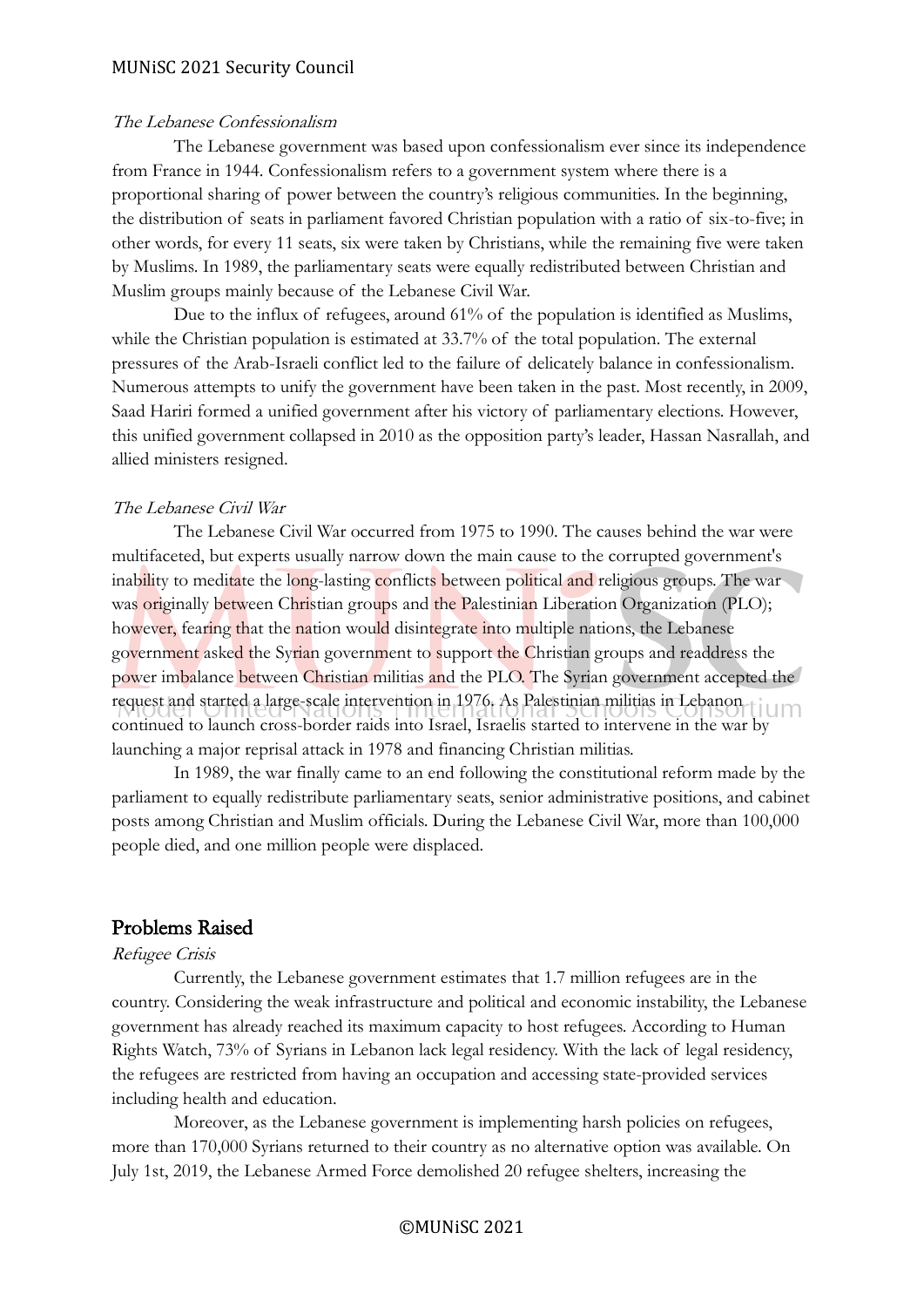#### pressures on refugees.

#### The Lebanese Liquidity Crisis

The Lebanese Liquidity Crisis started in August 2019, when the dollar exchange rate in the black market skyrocketed due to the probability that the Lebanese government will default on upcoming debt obligations. The United States' sanctions against Hezbollah, a Muslim political party and military group in Lebanon classified as a terrorist group in the US, deepened the economic crisis as well. As the inflow of dollars decreased, banks had to shut down as they were no longer able to pay depositors, and the currency collapsed from 1500 Lebanese Pounds for a dollar to 8000 Lebanese Pounds a dollar. The failures of previous politicians to properly manage the money and to rein in spending are seen as causes of the liquidity crisis as well. In 2020, the outbreak of pandemic has further exacerbated the situation. Currently, Lebanon has a debt of \$90 billion, which is around 170% of the country's gross domestic product (GDP). Due to the liquidity crisis, 25,000 people lost their jobs, around 800 restaurants were closed in three months, and more than 1 million people are living below the poverty line.

#### Anti-government Protests and the Freedom of Assembly

As the shortage of foreign money continued, the Lebanese government announced new taxes to be imposed on tobacco, petrol, and messaging services including WhatsApp. After hearing the new proposal, the Lebanese went out to the streets to protest against Prime Minister Saad Hariri on October 17th, 2019. As the existing tax system is already in favor of the rich, imposing more burden on all citizens to resolve the *A picture of the protest*

financial crisis instead of increasing the amount of tax paid by the rich was unacceptable for the protestors. Even before the protests, people were already dissatisfied with the government's failure to provide basic services. The Lebanese had to endure daily power cuts, a lack of sanitized water, and limited public healthcare. On October 29th, in response to the mass protest, Saad Hariri resigned. Even after the resignation of Saad Hariri, as most of the corrupted political elites remained in power, the protest continued with the aim of political revolution.

During the protest, Human Rights Watch reported the usage of tear gas and rubber bullets on protestors by security forces. Moreover, the authorities have been detaining individuals who expressed their concern about the country's economic situation and alleged corruption. Security agencies, including the Internal Security Forces' cybercrimes bureau, have been censoring the internet and interrogating activists over peaceful speech.

#### 2020 Beirut Port Explosion

On August 4th, 2020, A large blast in the Lebanese capital Beirut claimed 200 lives and injured 5,000 people. The explosion was preceded by a fire on the warehouse at the port, which stored 2,750 tons of ammonium nitrate. Soon after the fire ignited, a colossal explosion sent a supersonic blast wave



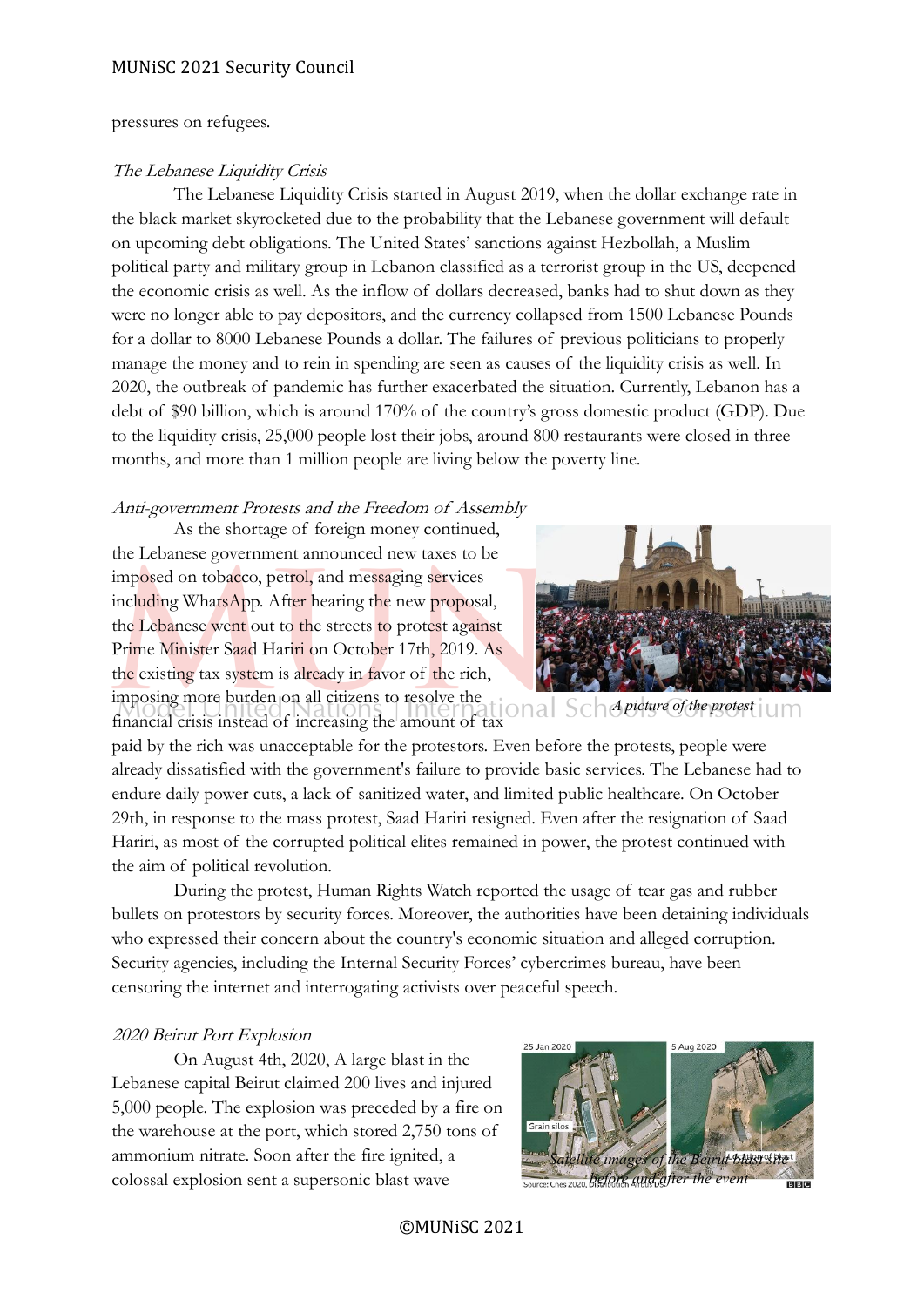throughout the city. The blast wave damaged the houses of more than 300,000 Lebanese people. It is estimated that the loss created by the disaster reached \$15 billion, adding a burden to the ongoing economic crisis. Through further investigation, it was revealed that the ammonium nitrate was unsafely stored in the warehouse for more than six years. The explosion once again showed the lack of safety measures and incapability of the Lebanese government to prevent the tragedy beforehand. This tragedy reignited the anti-government protest for the replacement of inept political figures.

#### COVID-19 in Lebanon

Lebanon was struck by the global pandemic as well. As of January 10th, 2020, the health ministry reported 215, 553 confirmed cases of COVID-19 and 1,590 associated deaths since the start of the pandemic. Even though the government imposed local lockdowns and night-time curfews, the positive cases have been surging in the past few months. In November 2020, in an attempt to avoid Lebanon's fragile health system becoming overwhelmed, a nationwide lockdown was imposed for two weeks. Such a lockdown has negatively impacted the already deteriorating economic sector of Lebanon. Human Rights Watch reported the government's failure in protecting health workers that are the backbone of Lebanon as COVID-19 cases are surging.

## UN/International Actions

Numerous United Nations' Agencies and member states have been aiding Lebanon with different measures. After the 2020 Beirut Port Explosion, the World Health Organization made an emergency appeal to provide the Lebanese with follow-up care for the injured, to rebuild destroyed hospitals, and to enable access to basic health services. The International Federation of Red Cross and Red Crescent Societies (IFRC) and the United Arab Emirates have sent personal protective equipment, medicine, and surgical equipment to Lebanon after the explosion. More than 20 countries around the world pledged their support and offered for the restoration process. The International Monetary Fund (IMF) also showed its inclination to increase efforts to help Lebanon in its financial crisis. However, the IMF also stated that all the governmental institutions in Lebanon should show willingness for reforms.

## The P5 Nations' Stances

#### China

China is the top trading partner of Lebanon. Starting from early 2010, China and Lebanon have steadily developed cooperation in fields including economy, culture, and education. Regarding the problem of Hezbollah, China maintains its neutral stance. China also shows great interest in investing in Lebanon, which may help Lebanon from its financial crisis.

#### France

Lebanon was under France's mandate until its independence in 1944. Currently, France is leading a collaborative, international effort to tackle the political corruptions in Lebanon. On December 12th, 2020, France has urged the formation of a new government in Lebanon. After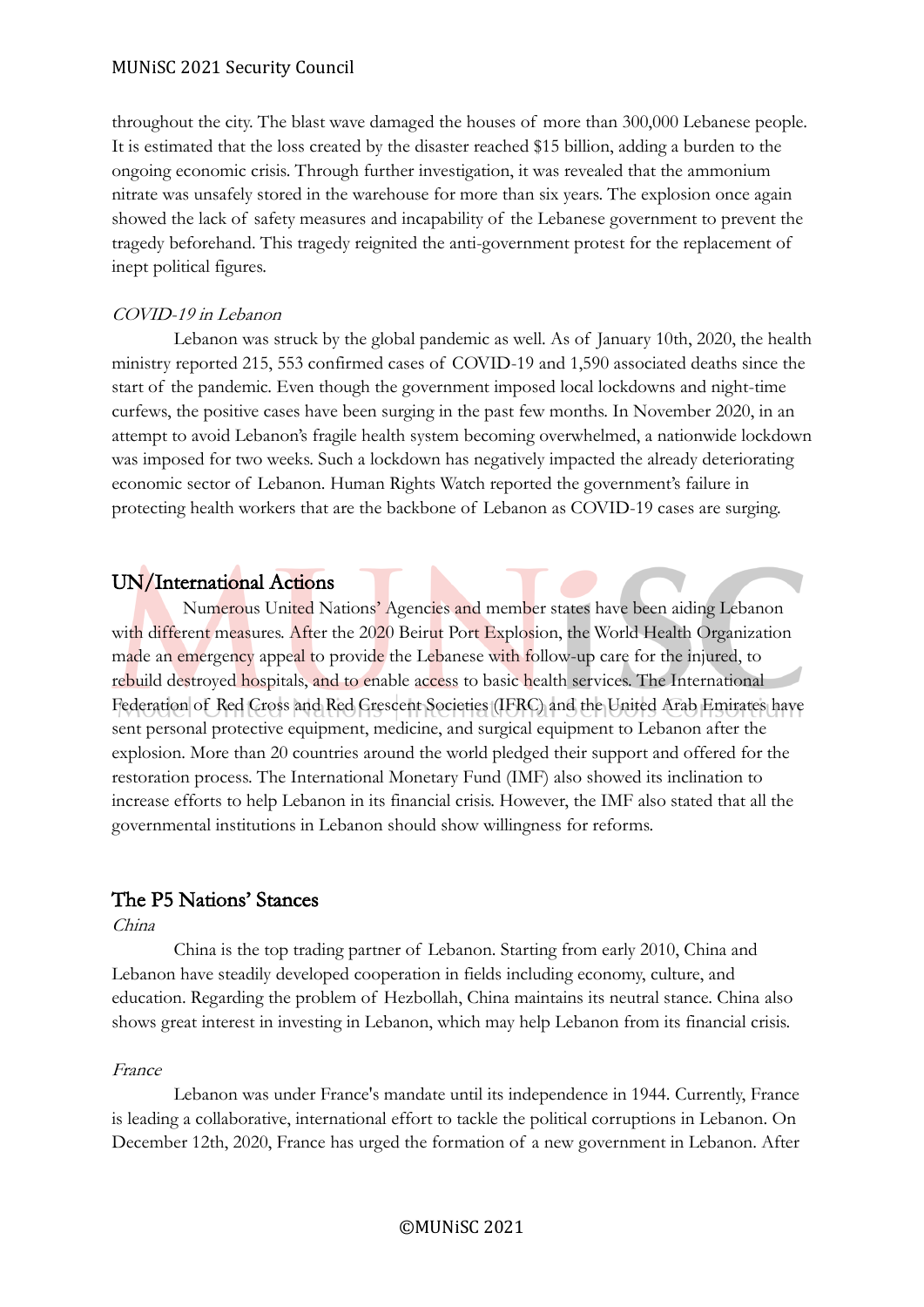the Beirut Port Explosion, France sent 55 security personnel along with 6 tons of health equipment and 10 emergency doctors.

#### Russian Federation

Russia and Lebanon have a bilateral relationship. In recent years, Russia has shown deep interests in Lebanon's gas fields and has been increasing its interference in the Lebanese energy market. In early 2018, the Lebanese government allowed a Russian energy company to explore natural gas in its territorial waters. Experts see this increased interest of Russia as Russia's vision to expand its navy's power in the Mediterranean Sea. After the explosion at the Beirut port, Russia sent five planes carrying medical equipment and medical personnel.

#### United Kingdom

The United Kingdom has a bilateral relationship with Lebanon. When the antigovernment protest reached its peak in 2019, the United Kingdom supported the creation of new government in Lebanon. At a global summit that took place after the Beirut Port Explosion, the United Kingdom pledged to "stand by the Lebanese people," to send 20 million pounds worth of food packages, and to support the British Red Cross for the emergency relief effort in Lebanon.

## United States of America

The United States has been Lebanon's security partner since 2006. The United States have been providing more than \$2 billion in security assistance to the Lebanese Armed Forces (LAF). As the United States is strongly against Hezbollah, the United States has been imposing sanctions on Lebanese politicians allied with Hezbollah. This included Lebanon's former foreign minister, as well as Gebran Bassil, the Lebanese president's son-in-law. ols Consortium

## Possible Solutions

- 1. Political Stability: First and foremost, the problem of political corruption in Lebanon should be tackled. The new government should aim to solve the deeply rooted problems of confessionalism. Lebanon can receive external help to establish a stable government; however, it should not rely heavily on foreign nations as it may create problems like it did during the Arab-Israeli conflict. Because the main reason why many countries are being hesitant to help Lebanon and why the Lebanese are protesting are due to the country's reluctance to undergo reform, showing signs of a willingness to reform would help the nation. Ways to ensure the transparency of the new government, including the interference of Transparency International, should be sought. Furthermore, continuous international efforts to restore the infrastructures in Beirut and for the refugees are needed.
- 2. Establishment of a Health Care System: The accessibility of a health care system especially in this era of COVID-19 should be ensured. Measures to secure the transparency of aid should be taken. A possible strategy that can be embraced by donors is implementing the International Aid Transparency Initiative (IATI) standard. The corporation with IATI and the donors allow the data regarding the humanitarian projects more accessible to everyone.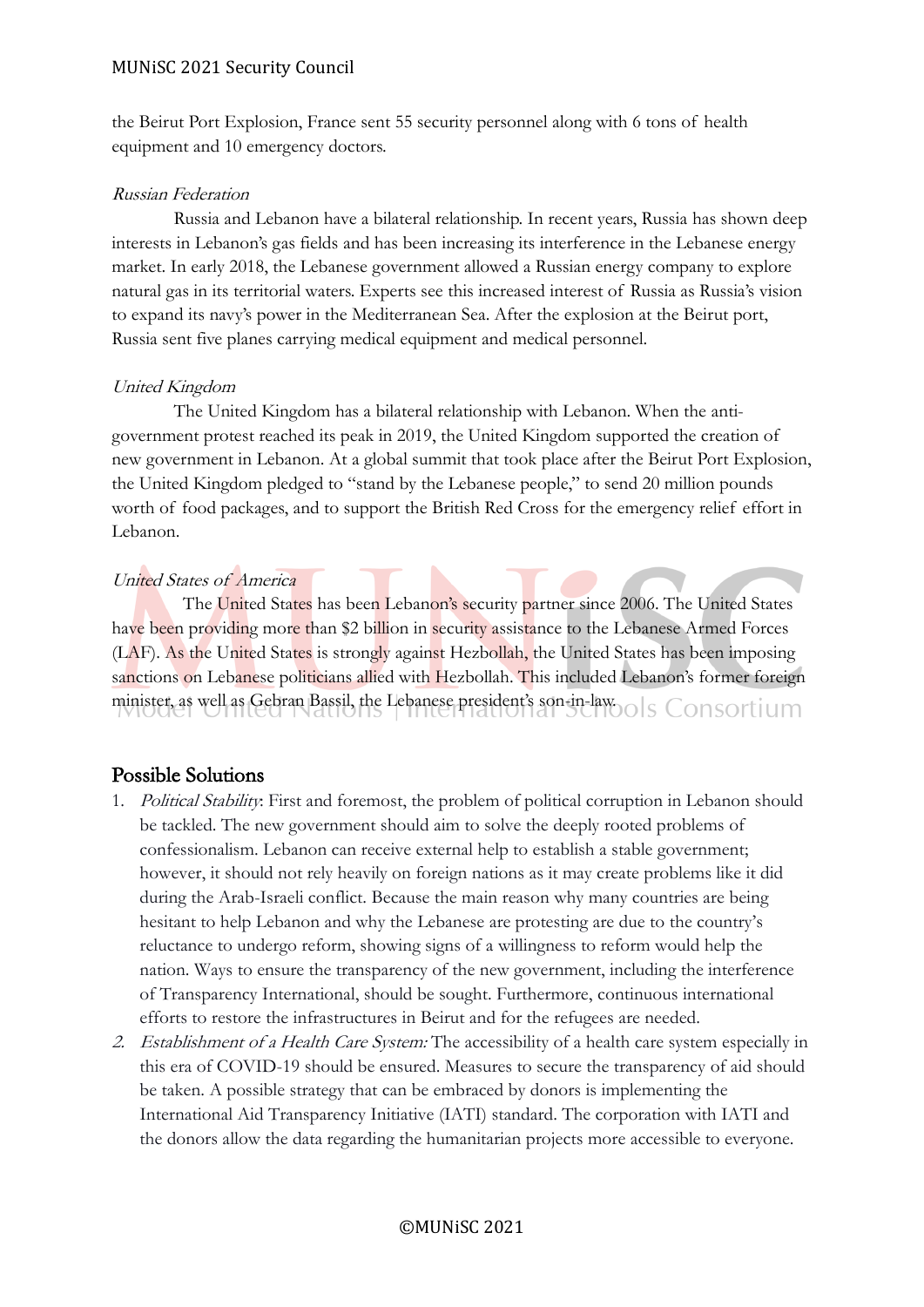3. *Economic Reform:* The major causes of the declining economy are that the government is importing more than exporting and is constantly borrowing dollars from foreign countries. Investment in areas such as agriculture and natural resources can reduce its dependency on imports and increase exports. Especially, measures to reduce the degree of energy imports should be highly sought after as imported oil products account for 90% of total primary energy demand in the country.

## Glossary

Ammonium Nitrate: a chemical that is mostly used for fertilizers and explosives for mining; if a large quantity of ammonium nitrate is exposed to moisture and fire, the chemical reaction can be much more intense

Blast Wave: an intense over-pressurization impulse produced by an explosion in air

Influx: an entry of large number of people or objects

Liquidity: the measure of how firms, nations, or individuals can quickly convert their assets into cash; if liquidity is high, it means that they are easily able to meet short-term debts

## Timeline

1943 March: Parliamentary seats are distributed in a way that favors Christian population on a ratio of six-to-five

1944: Lebanon becomes independent from France ational Schools Consortium 1975 April: The Lebanese Civil War starts

<sup>1976</sup>: Lebanon asks the Syrian government for help; Syria starts large-scale interventions in the Lebanese Civil War

1978: Israel launches a major reprisal attack, which includes invasion of southern Lebanon seized by the PLO

1989: Parliamentary seats are redistributed

1990: End of the Lebanese Civil War

2014: With the start of the Syrian Civil War, many Syrian refugees flee to Lebanon

2019 August: The Lebanese Liquidity Crisis starts; the exchange rate starts to fall

2019 October: Anti-government protests start due to the imposition of new taxes

2020 February: COVID-19 starts to spread in Lebanon

2020 August  $4^h$ : The Beirut Port Explosion results in 5,000 casualties